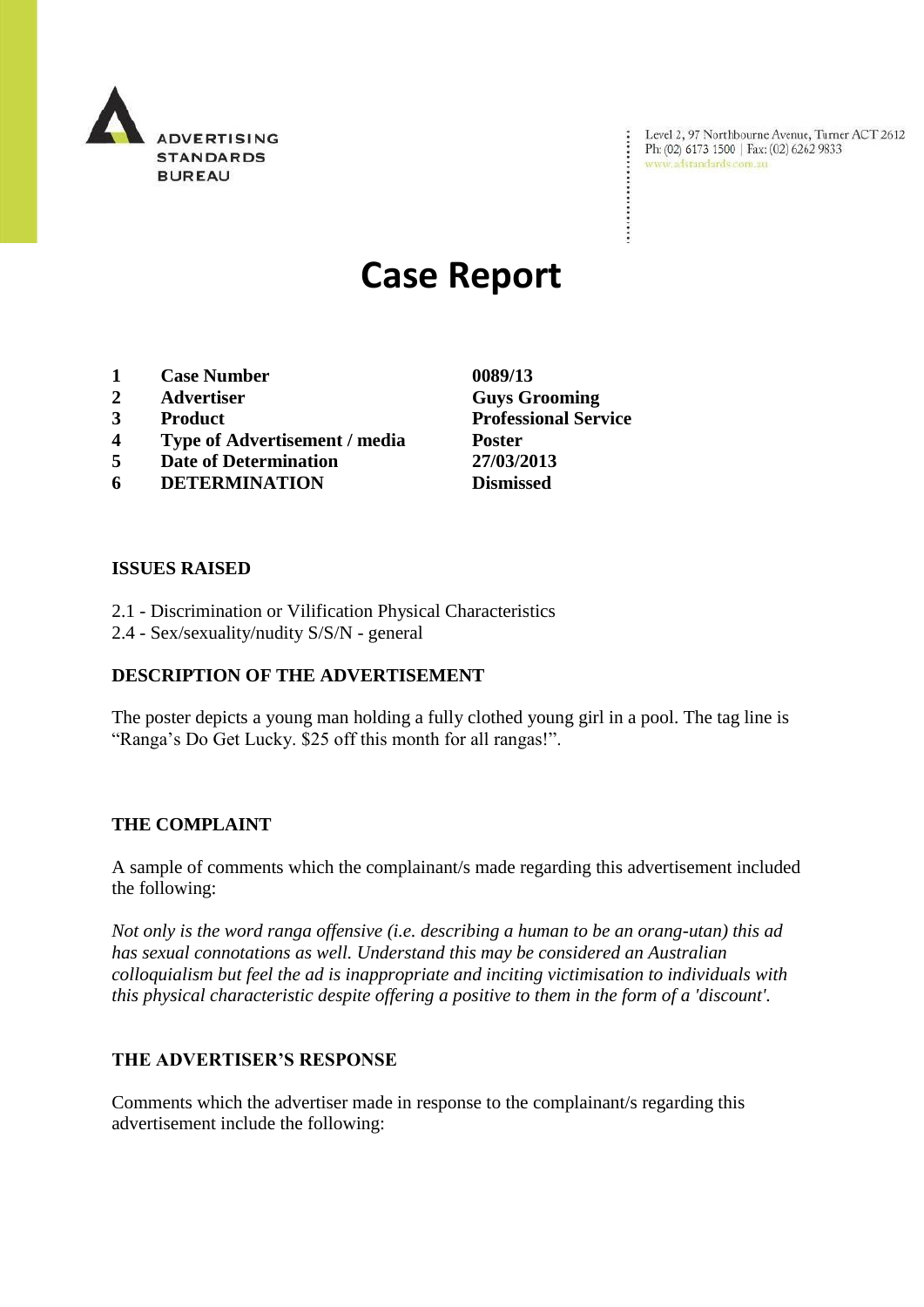*We acknowledge receipt of the above complaint and provide the following information detailing the nature of the poster and the intent of the advertisement.*

*The poster depicts a young man rescuing a young girl from a pool after she has fallen in fully clothed. As the man lifts the girl out of the water they are smiling, happy and relieved to have been rescued. The tag line for this picture is "Ranga's Do Get Lucky".*

*This image and phrase is designed to provide a positive look at what could have been a very serious situation and to show a reward for the bravery. As we cannot give a medal our reward is a discount off any of our services.*

*This positive message has been very well received by the general public with 68 red headed males redeeming the offer. We have also fielded many requests for the poster with 23 being purchased and emailed. This does not take into account the hundreds of red heads every week that stop and have their picture taken with the poster.*

*The positive message has also been reiterated by the coach of the Wildcats NBL team, Rob Beverage. Rob is a red head and in conjunction with Channel news 9 Perth did a feel good article. Please see the attached links to see the news article promo and the full length news story.*

*http://www.youtube.com/watch?v=2SDhQUERKdA*

*http://www.youtube.com/watch?v=GDzrWJQC9EY">http://www.youtube.com/watch?v=GDz rWJQC9EY*

*Guys Grooming is also involved in the month of Gingerary, a charity established by the organization R.A.N.G.A which stands for Rare And Near Ginger Association who throughout the month of February raised funds for Orangutans in Borneo. Please see the link below detailing our involvement.*

*http://www.ranga.net.au/index.php?option=com\_content&view=article&id=135&Itemid=20 ">http://www.ranga.net.au/index.php?option=com\_content&view=article&id=135&Itemid= 20*

*From the supporting evidence and the take up of our discounts red headed males are not offended or upset by the promotion and recognize this is an opportunity to actually be rewarded.*

*Guys Grooming is a responsible member of the business community and a male specific brand. By using humour respectfully and in a good natured way we are able to engage men to teach them how better to look after themselves and improve their confidence. None of this would be possible if we were discriminating or offensive.*

*Our marketing is also designed to promote a mature outlook at grooming. We have a chill out lounge for clients to wait and we deliberately do not allow any magazines that display women in scantily clad clothing or nude. This stance is to protect our 21 female staff from unwanted advances and to maintain a level of respect for women. We support this position by also refusing to place any of these images in our marketing material.*

*Guys Grooming appreciates the opportunity to explain our marketing promotion in question. We trust that the information provided dismisses any claim that we are intentionally sexual or discriminatory.*

## **THE DETERMINATION**

The Advertising Standards Board ("Board") considered whether this advertisement breaches Section 2 of the Advertiser Code of Ethics (the "Code").

The Board noted the complainants' concerns that the advertisement is offensive to people with red hair and has inappropriate sexual connotations.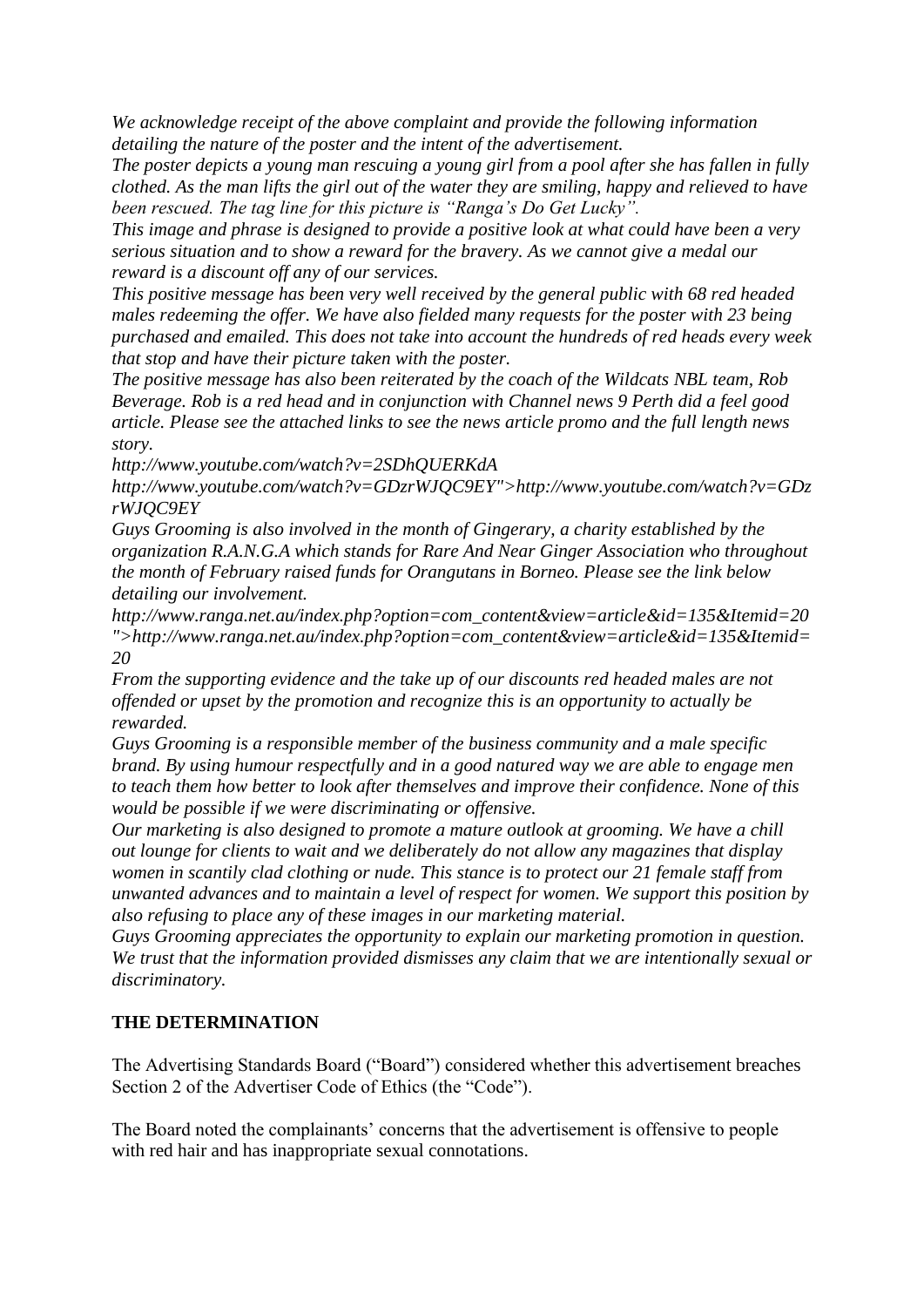The Board viewed the advertisement and noted the advertiser's response.

The Board considered whether the advertisement complied with Section 2.1 of the Code which requires that 'advertisements shall not portray or depict material in a way which discriminates against or vilifies a person or section of the community on account of race, ethnicity, nationality, gender, age, sexual preference, religion, disability, mental illness or political belief.'

The Board noted that the advertisement features a young man with red hair and a woman in a pool. The man is holding the woman in his arms and the text at the top of the poster reads "Rangas do get lucky! \$25 off this month for all rangas!"

The Board noted the complainant's concerns that the advertisement is insulting to people with red hair referring to them as "rangas."

The Board noted that the advertisement is to promote a special offer available in the salon for red heads. The Board noted the advertiser's response that the young man has rescued the woman from the pool and that he is a hero for his actions. The Board considered that that the image and text are in no way derogatory or negative toward people with a particular hair colour and that the picture portrays the young man as a strong and heroic youth as he holds the young woman in the water rather than less masculine or less capable than a man with hair of any other colour.

The Board considered that offering a discount to people with a particular hair colour does not amount to the discrimination of any person or section of the community and did not breach Section 2.1 of the Code.

The Board determined that the advertisement did not breach Section 2.1 of the Code.

The Board considered whether the advertisement was in breach of Section 2.4 of the Code. Section 2.4 of the Code states: "Advertising or Marketing Communications shall treat sex, sexuality and nudity with sensitivity to the relevant audience".

The Board noted that the advertisement features a young man holding a woman in the water. Both the man and the woman are fully dressed and the likely interpretation is that he has rescued her after she has fallen in the pool. The use of the text "rangas do get lucky" could have a mild sexual connotation but it is unlikely to be understood by children and is clearly a direct association with the price saving deal being offered.

The Board considered that the overall tone and content of the advertisement is mild and does